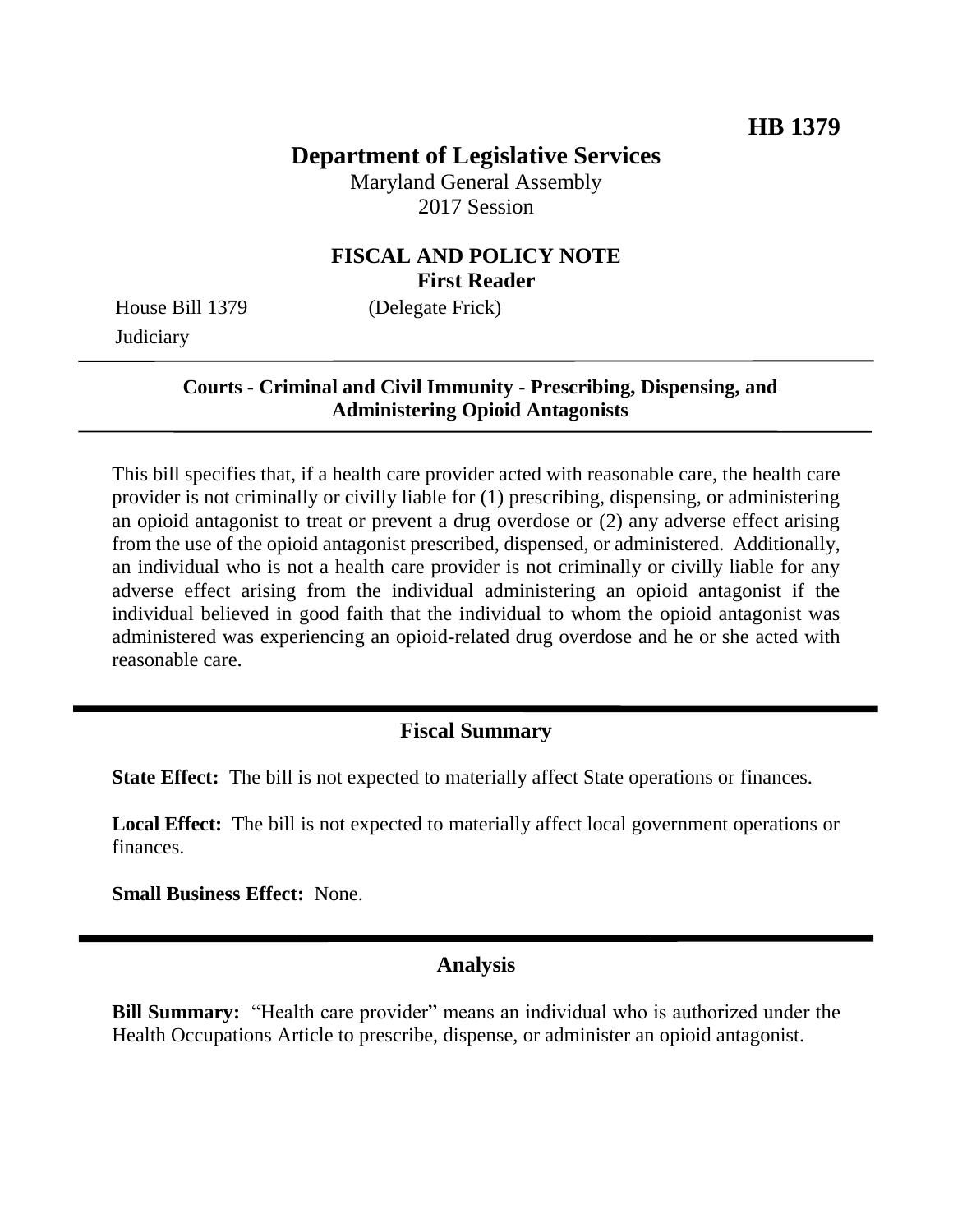"Opioid antagonist" means naloxone or any other similarly acting and equally safe drug approved by the federal Food and Drug Administration for the treatment of a drug overdose.

**Current Law/Background:** Naloxone (also known as Narcan®) is an opioid antagonist long used in emergency medicine to rapidly reverse opioid-related sedation and respiratory depression. Chapter 299 of 2013 established the Overdose Response Program within the Department of Health and Mental Hygiene (DHMH) to authorize certain individuals (through the issuance of a certificate) to administer naloxone to an individual experiencing, or believed to be experiencing, opioid overdose to help prevent a fatality when medical services are not immediately available. Chapter 356 of 2015 expanded the program to authorize standing orders for naloxone and provided additional legal protections for prescribers and administrators of naloxone. DHMH launched the program in March 2014. As of February 8, 2017, 42,084 individuals have received training under the program. Additionally, there have been 45,498 dispensed doses of naloxone and 1,572 reported naloxone administrations.

According to a 2016 DHMH report, *Drug and Alcohol-Related Intoxication Deaths in Maryland*, drug- and alcohol-related intoxication deaths in Maryland increased for the fifth year in a row, totaling 1,259 deaths in  $2015 - a$  21% increase since 2014 and an all-time high. Of all intoxication deaths, 1,089 deaths (86%) were opioid-related, including deaths related to heroin, prescription opioids, and nonpharmaceutical fentanyl. Opioid-related deaths increased by 23% between 2014 and 2015 and have more than doubled since 2010. Heroin- and fentanyl-related deaths have risen particularly sharply. The number of heroin-related deaths increased by 29% between 2014 and 2015 and has more than tripled between 2010 and 2015. The number of fentanyl-related deaths increased by 83% between 2014 and 2015 and has increased nearly twelvefold since 2012. **Exhibit 1** shows trends in drug- and alcohol-related intoxication deaths in Maryland from 2007 through 2015.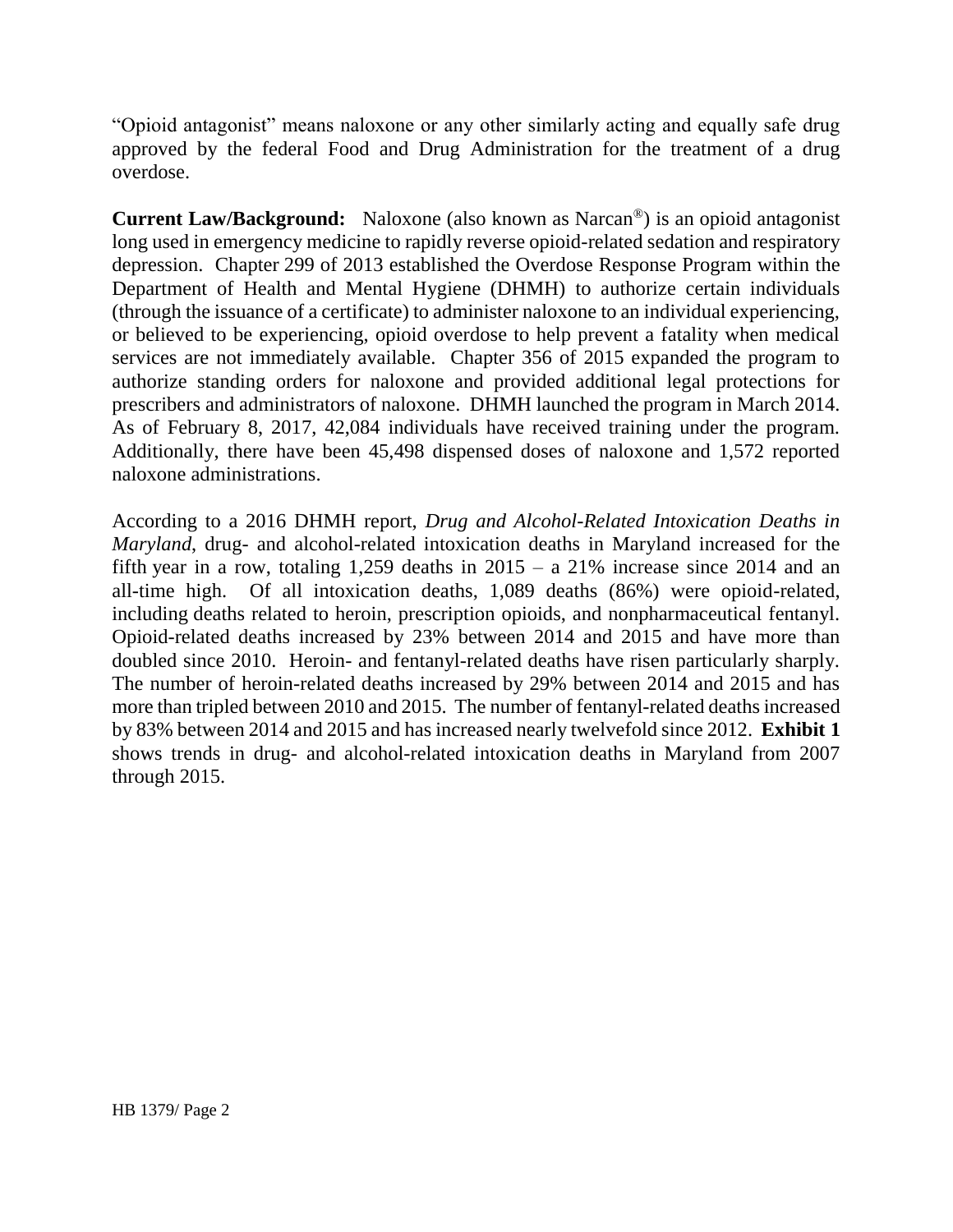

Preliminary data from DHMH indicates that the number of intoxication deaths increased at an even steeper rate in 2016, with 1,468 deaths from January through September 2016 compared to 904 deaths during the same period in 2015 (a 62% increase). Additionally, for January through September 2016, the number of heroin-related deaths increased 72% and the number of fentanyl-related deaths increased nearly fourfold compared to the same period in 2015.

HB 1379/ Page 3 Medicaid covers naloxone prescriptions; in 2016, Medicaid enrollees filled 4,631 naloxone prescriptions. DHMH advises that, in response to the increasing number of opioid-related deaths in the State and amongst Medicaid enrollees, DHMH and its eight Medicaid managed care organizations (MCOs) have collaborated on policy changes and recommendations to promote changes in prescribing practices based on guidance from the federal Centers for Disease Control and Prevention. DHMH and those MCOs have advised providers that naloxone should be prescribed to patients who meet certain risk factors, namely (1) a history of substance use disorder; (2) high-dose or cumulative prescriptions

Source: Department of Health and Mental Hygiene